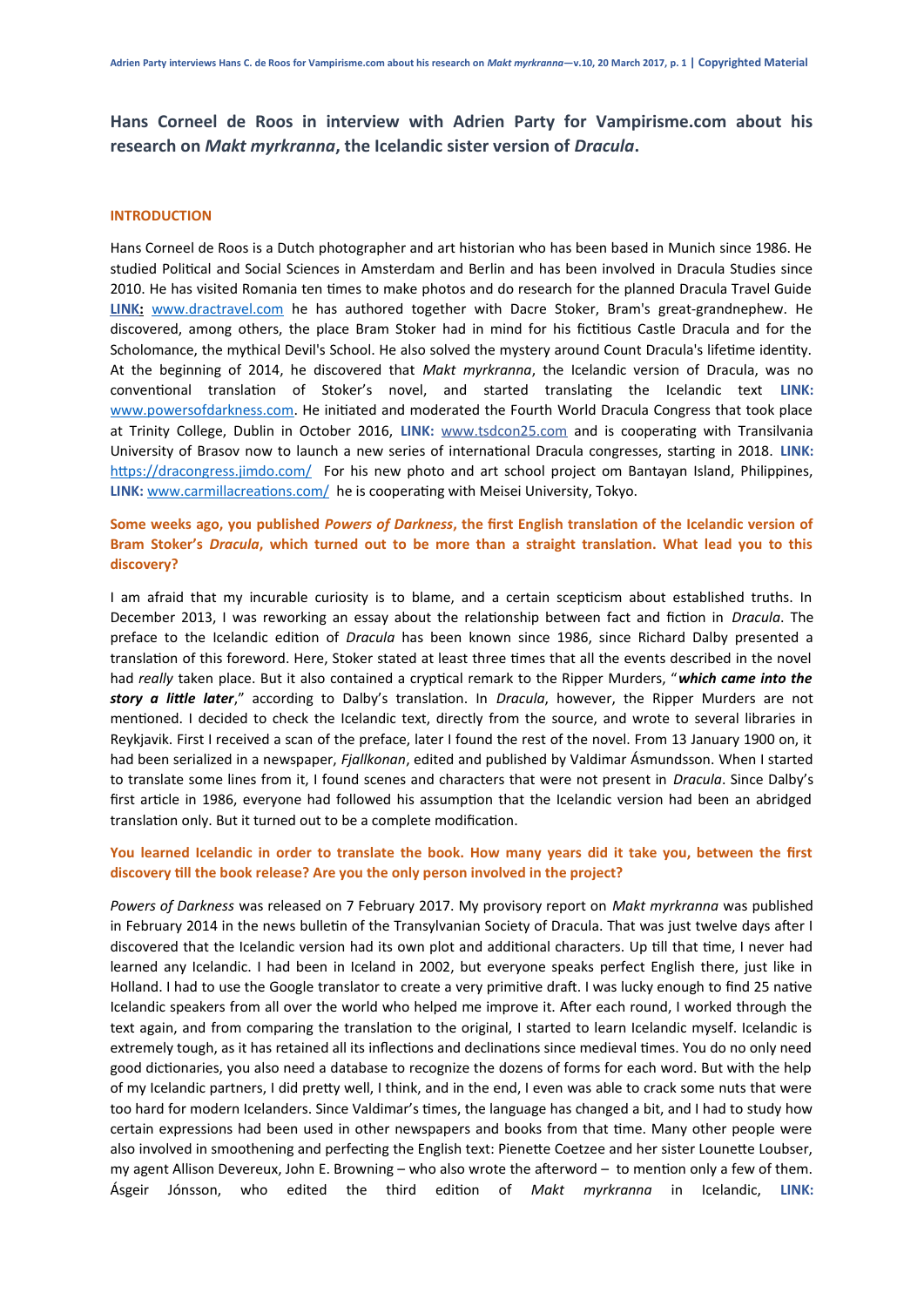http://www.bokafelagid.is/products/makt-myrkranna also helped me very generously with his background knowledge over the last three years.

#### REFERENCE:

De Roos, Hans Corneel. *Makt myrkranna – Mother of all Dracula modifications? Letter from Castle Dracula*, Icelandic Issue, 3 February 2014. <http://www.mysterious-journeys.com/pdf/letter-feb-2014.pdf>

# **How is it possible that nobody ever studied the Icelandic novel, although the preface had already been translated?**

Part of the answer lies in Iceland's linguistic isolation. As just said, learning Icelandic is very hard – still today, I can only decipher it, not speak it. Scholars teaching at universities have to accomplish their research within a narrow financial budget, with limited time, and most of their research goals are already predefined by the structures they have to operate in and by the predominant discourse of their field. So, none of these people in academic positions ever took the effort to look into an exotic text such as *Makt myrkranna*. It takes surplus energy to transcribe an Icelandic text from a book scan you have to get from Reykjavik first, and try to translate it yourself, although two professional English translations are available already. In 2004, Robert Eighteen-Bisang from Vancouver privately commissioned a new translation by Silvia Sigurdson, as he was not happy with the Dalby translation. It was no real improvement, though, but I did not know that yet. After typing out the preface, I took one line and entered it into the Google search mask, to see whether anyone had ever published on it. That is how I came across the rest of the Icelandic text. All Icelandic newspapers have been scanned as part of a huge digital archive. But first you must make these other steps, without knowing what they may be good for. That is also how I made my other important discoveries about *Dracula*, like the location of the Count's Castle, or of the Scholomance, or about the lifetime identity of the Count. I described this anti-method in an unpublished essay: *The Hermeneutics of the March Hare.*

#### **Why is this preface not included in the original English novel?**

That is still a riddle today. Book collector John Moore from Dublin believed that the Icelandic preface was part of Stoker's original manuscript, that had been rejected by his publisher, Constable, as being too long. Moore even claimed to have seen this very piece of text as part of the original *Dracula* typescript. In the 1980's, it was in the hands of John McLaughlin, a Californian collector, before it was auctioned at Christies and went to Paul Allen. But as I found out, Moore's transcript of this "lost document" proved to be identical, word for word, with the Sigurdson translation I just mentioned. Robert even showed me the translation contract and his discussion with Silvia about the text. This meant that Moore's text could not have been the original; after translating it into Icelandic and then back, the text could not have remained the same.

#### REFERENCE:

De Roos, Hans Corneel. *Bram Stoker's Original Preface to Dracula revealed? Letter from Castle Dracula*, Easter Issue, 18 April 2014. [http://www.mysterious-journeys.com/pdf/letter\\_easter\\_2014.pdf](http://www.mysterious-journeys.com/pdf/letter_easter_2014.pdf)

# **Isn't it a bit surprising that the Icelandic translation was one of the first to be made from** *Dracula***? In our own country, the first translation is from 1919, much later than this Nordic translation.**

Um… Is it possible that most French people have a certain aversion against everything that comes from England? Not even Stoker's first name is spelled correctly here. The French refuse to use English words such as "computer." But the Icelanders also invent their own native forms for words such as "television," or "cell phone." Unlike Iceland, that was dependent on imported horror stories, the French had their own strong tradition of suspense literature, though, long before *Dracula* was published. Marie Nizet's *Le Capitaine Vampire,* published in Paris in 1879, in many respects was much better written than *Dracula*, and I suspect that Stoker used some ideas from it – not in *Dracula* itself, but in *The Lair of the White Worm.* Maybe the French felt that Stoker's novel was superfluous?

**LINK:** [https://www.noosfere.org/icarus/livres/niourf.asp?numlivre=2146577929.](https://www.noosfere.org/icarus/livres/niourf.asp?numlivre=2146577929)

## REFERENCE:

De Roos, Hans Corneel. *Marie Nizet's Le Capitaine Vampire – And where it failed to influence Stoker. Letter from Castle Dracula*, Autumn Issue, 28 October 2015.<http://www.mysterious-journeys.com/pdf/letter-november-2015.pdf>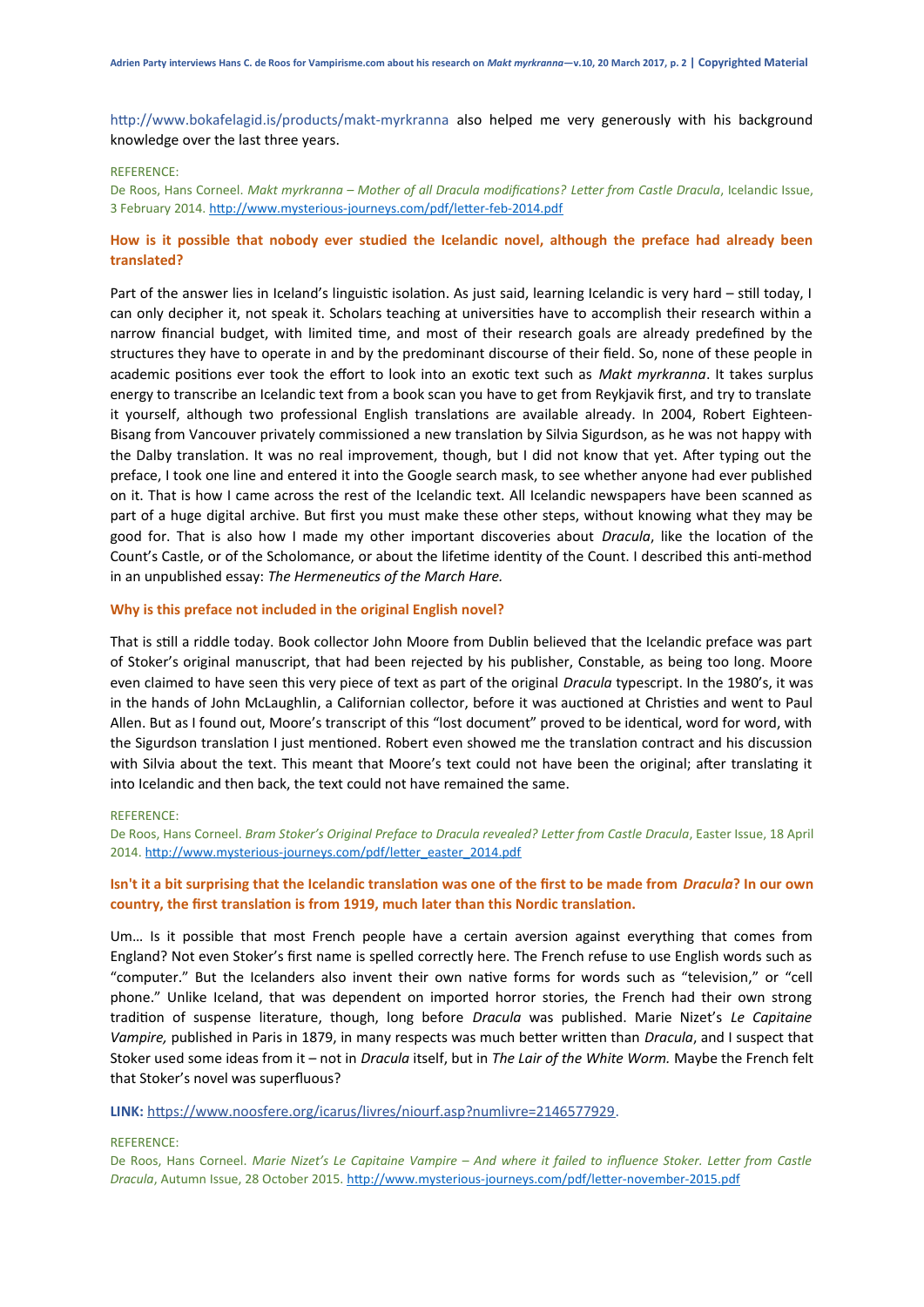# **Did Bram Stoker manage to translate the book by himself, without asking help or involvement by his own English publisher?**

Per his publishing contract, that he had written himself, Stoker was free to sell foreign-language versions of *Dracula*. **LINK:** <http://www.hollywoodreporter.com/thr-esq/bram-stoker-dracula-contract-304155>But he certainly did not understand Icelandic, although his Count boasts to have Icelanders among his ancestors. The Icelandic was all done by Valdimar Ásmundsson, who spoke six languages, next to his knowledge of Latin and Greek.

# **In your own introduction, you did an impressive work to recreate the map of the whole castle. Is this only possible with** *Powers of Darkness***, given the fact that the castle part (the Thomas Harker story) is quite longer than the one published in** *Dracula* **(1897)? What was your method to work on this subject?**

You are correct. In *Makt myrkranna*, the Transylvanian part is simply much longer than in *Dracula*, and in his diary of 10 May, Thomas Harker reports on an all-day exploration tour he makes through all four wings of the castle, on different levels. He wanders through the portrait gallery, through the former ladies' quarters, the entrance tower, then down a spiral staircase, arriving at an underground crypt and a chapel. From there he climbs up to the fourth floor again, discovers the Count's treasure chamber and private bedroom, then finds himself in the dining room again. During another trip, he visits the bedroom of the Count's first cousin, and finally, he discovers a secret staircase that leads to an underground temple, where he witnesses horrible scenes of blood and human sacrifice. While translating the Icelandic, I had to imagine all these routes and spaces anyway, so I wondered, if some consistent plan was at the basis of all this. I started with handwritten sketches, trying out all possible combinations, and found out that there was only one logical way to make all descriptions match with each other. Then I worked it out in PhotoShop. Finally, Pienette Coetzee, a young talented graphic artist volunteering in my studio, reworked these ground plans in a wonderful, medieval style, as can be seen on our project website [www.powersofdarkness.com.](http://www.powersofdarkness.com/) Maps, photos and other graphics have always been essential in my research. The true location of Castle Dracula, for example, could only be discovered by intensive study of old military maps of the Borgo region. Basically, my whole involvement in Dracula Research only developed after I had made am elaborate *Dracula* photo story, and wanted to add some extra texts and illustrations to my book *The Ultimate Dracula*. I just see that the book's price in France has already climbed to over 1,000 Euros! LINK: [https://www.amazon.fr/Dracula-Including-Ultimate-Stoker-2012-05-24/dp/B01JXTXMJ4/ref=sr\\_1\\_8?](https://www.amazon.fr/Dracula-Including-Ultimate-Stoker-2012-05-24/dp/B01JXTXMJ4/ref=sr_1_8?ie=UTF8&qid=1489830787&sr=8-8&keywords=The+ultimate+dracula) [ie=UTF8&qid=1489830787&sr=8-8&keywords=The+ultimate+dracula](https://www.amazon.fr/Dracula-Including-Ultimate-Stoker-2012-05-24/dp/B01JXTXMJ4/ref=sr_1_8?ie=UTF8&qid=1489830787&sr=8-8&keywords=The+ultimate+dracula)

## REFERENCE:

De Roos, Hans Corneel. *The Ultimate Dracula*. Munich: Moonlake Editions, 17 April 2012.

# **In your introduction to** *Powers of Darkness***, you discuss several ways how** *Dracula* **may have come to Iceland and whether Bram Stoker and Valdimar Ásmundsson ever met or exchanged letters. Still, no final proof of a contact has been found yet. Isn't that discouraging?**

Trying to find the true connection between *Dracula* and *Makt myrkranna* has been a real challenge, and the answer was very surprising. In the first edition of *Powers of Darkness*, it could not be included yet, as it only emerged after the release of my book. In a certain sense, it was the direct result of publishing *Powers of Darkness*, and of all the international publicity it has created. Although my hypotheses will need to be updated now, I am glad that I have been able to get ahead!

#### **You are speaking in riddles…. can you please explain?**

Over the last three years, I tried to find a link between Bram and Valdimar. I searched for letters or an Englishlanguage draft or a license agreement in the Icelandic archives and I made an elaborate map of all social networks connecting Victorian England to Iceland. There were almost a dozen people in England that could have connected Bram and Valdimar. Seven different plot ideas from Bram's early notes on Dracula turned up in *Makt myrkranna* again, although they were not published in the final version of *Dracula*. Therefore, I suspected that Stoker might have passed these early ideas to Valdimar, or even might have sent him an earlier draft for his novel - directly or through common acquaintances. That would explain the similarities. It would have been quite a coincidence if Valdimar spontaneously would have moved Carfax back to East-London again, or given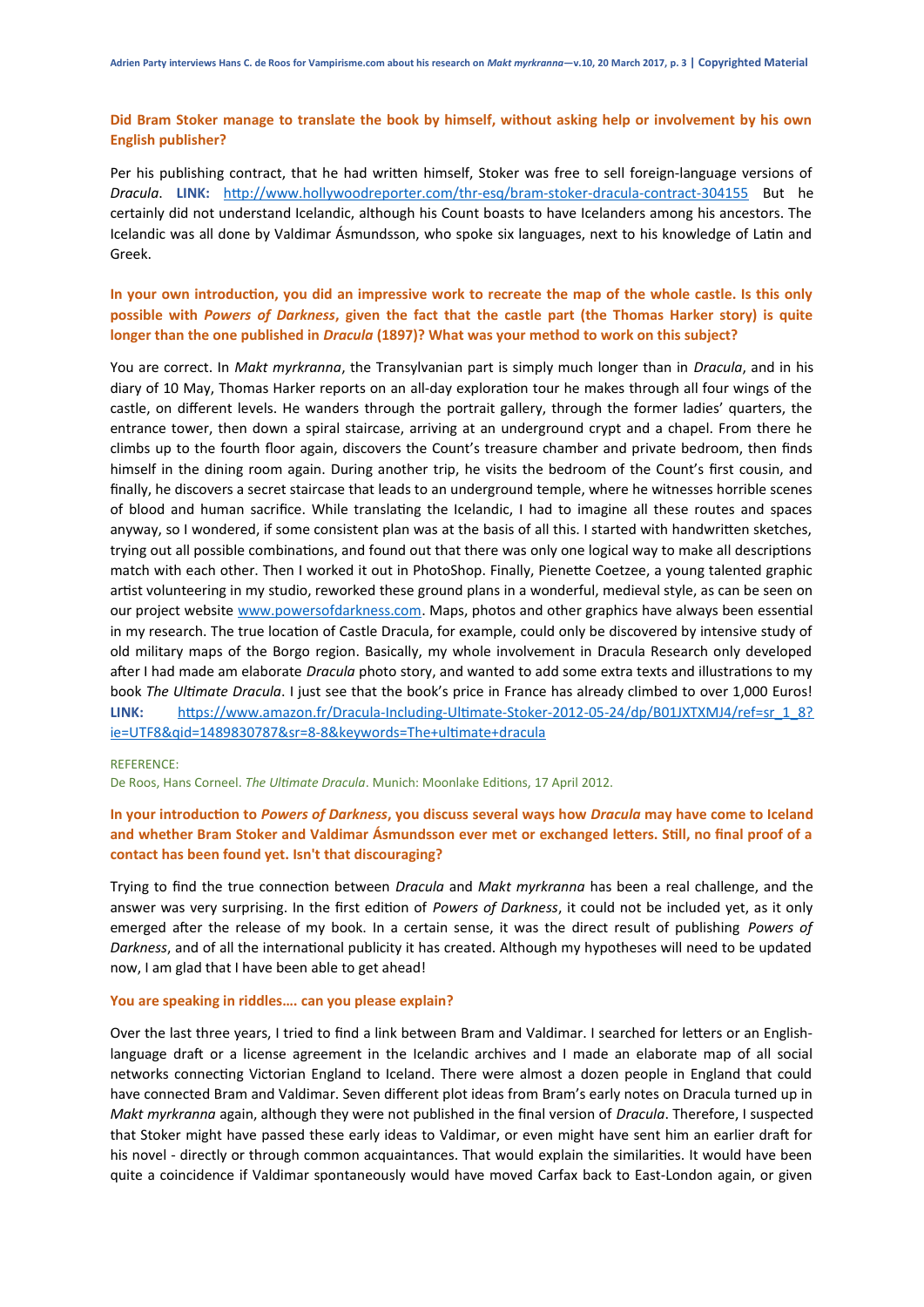the Count a deaf-mute housekeeper, or let the vampire make social calls to Lucy's sickbed – elements all mentioned in Stoker's early notes.

# **In his blog, Jason Colavita just wrote a critical review of this theory. He believes that all these parallels could be explained from other causes.**

**LINK:** http://www.jasoncolavito.com/blog/why-the-icelandic-dracula-adaptation-is-probably-not-evidence-fora-lost-original-version-of-bram-stokers-classic-vampire-novel

As I answered to Jason, I am very happy with his article, as he took the trouble to check my sources and came up with some surprising results, e.g. that deaf-mute housekeepers were not as rare in Victorian England as I suspected. But that there would be *seven* of such parallels, not just one or two, makes it improbable that they all were based on pure chance alone, I think. In this point, Wayne Miller agrees with me.

#### **LINK:** http://www.vampires.com/regarding-powers-of-darkness/

Moreover, Valdimar was no novelist. After my book had been released, I discussed the matter with Ásgeir Jónsson again. He has always believed that Ásmundsson had translated an *existing* text, not created a *new* one. In Spring 2016, I discussed the style of the Icelandic preface with Professor Jón Karl Helgason, Professor Gauti Kristmannsson and Professor Ástráður Eysteinsson, of the University of Iceland and the University of Reykjavik, and with three different research professors at the Arní Magnússon Institute. High-ranking experts, and they all supported Ásgeir's idea, with different linguistic arguments. But still it was a matter of interpretation, about what was usual and correct Icelandic in Valdimar's time, and what was not. Now we know for sure that Ásgeir was right from the very beginning – I quoted his first assessment already in the *Letter from Castle Dracula* of 3 February 2014. Ásgeir was very surprised himself, however, when I told him so, because the evidence came from an unexpected corner.

#### **From what corner?**

From Sweden. Some Icelandic scholars, such as Professor Guðni Elísson **LINK:** http://starfsfolk.hi.is/en/simaskra/1502 from the University of Iceland, suspected already 20 years ago that *Makt myrkranna* might have had Scandinavian roots. But he never published on it, and he never found this hypothetical Scandinavian source. My colleague Simone Berni from Pisa even has travelled to Malmö and Stockholm to search for an early Swedish version of *Dracula*, before he published his book on the early translations of Dracula.

#### REFERENCE:

Berni, Simone. *Dracula by Bram Stoker – The Mystery of the Early Editions*. Translation by Stefano Bigliardi. Macerata: Bibliohaus, April 2016.

But he only searched for books, as he told me, not for newspapers and periodicals. And that is where the answer finally came from.

#### **What answer?**

When I came home from the Philippines on 2 March, I found an email from a Swedish author, publisher and literary scholar, Rickard Berghorn. He lives in Bangkok. Richard told me that *Makt myrkranna* must have been based on *Mörktrets makter*, an early Swedish adaptation and serialization of *Dracula*. It appeared in the newspapers *Dagen* und *Aftonbladet* from 10 June 1899 on. Of course, I was stunned! It seems that the same had been happening in Sweden as in Iceland. As Rickard told, Swedish scholars had known about *Mörktrets makter* already, but never paid attention on it. They simply could not imagine that this text might be important for *Dracula* scholars all over the world—although such early translations and serializations of Dracula have become a hot topic since David Skal discovered the first US serialization in the *Charlotte Observer*, starting on 16 July 1899.

#### **REFERENCES**

Browning, John E. (ed). *Bram Stoker's Forgotten Writings*. New York: Palgrave, 2012.

De Roos, Hans Corneel. *"Buda-Pesth seems a wonderful place" - How a Hungarian newspaperman produced Dracula's very first translation and serialisation. Letter from Castle Dracula*, June 2016.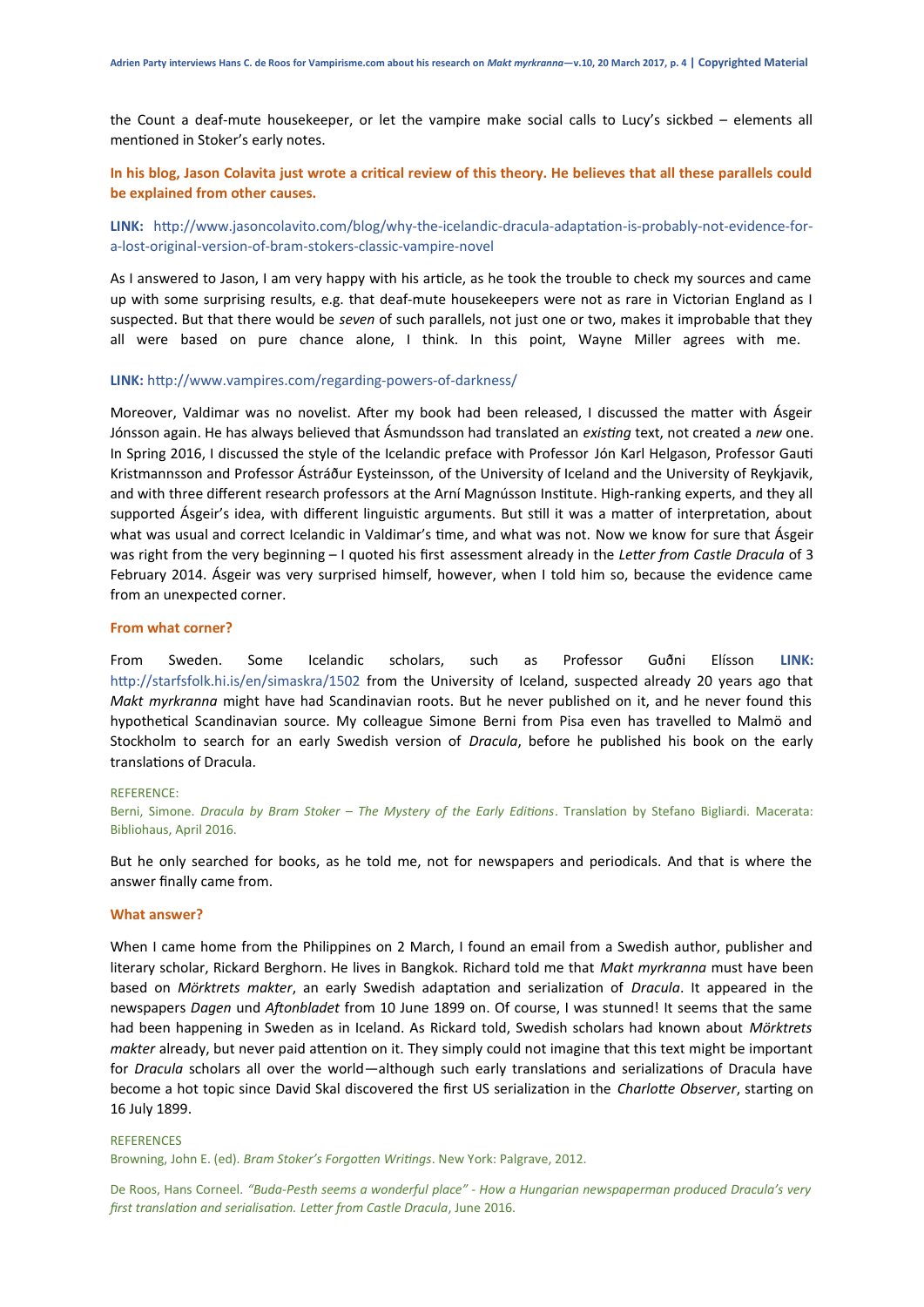Only the publicity around my *Powers of Darkness* book led Rickard to recognize that the titles of the Swedish and the Icelandic versions are identical: both mean Powers of Darkness! I reported on this already in the *Children of the Night Conference Bulletin* **LINK:** [https://dracongress.jimdo.com/conference-bulletin/.](https://dracongress.jimdo.com/conference-bulletin/) I thought it was my duty to inform at least the colleagues that had been involved in the Fourth World Dracula Congress in Dublin, where I gave my first lecture on *Makt myrkranna*. But an Icelandic journalist, Anna Margrét Björnsson, who had already interviewed me for *Icelandic Monitor*, found this news bulletin and asked what this was all about. This way, the news spread to Iceland. A late satisfaction for Guðni Elísson.

# **Just like for** *Makt myrkranna***, one wonders why this Swedish version never received any international attention before your book was published?**

As we can see already from Guðni's and Simone's efforts, for non-Swedish scholars, *Mörkrets makter* is hard to find if you do not know what and where to look for exactly. *Mörkrets makter* is also the (Swedish) title of a controversial stage play by Leo Tolstoi, written in 1886. And of course, "Powers of Darkness" is a standard expression in many discussions about Good and Evil. In the meantime, I found out that an entry about the serialization in *Dagen* has been added to the Swedish Wikipedia page on Bram Stoker on 22 March 2014, when I was already working on my translation of the Icelandic version. **LINK:** [https://sv.wikipedia.org/wiki/Bram\\_Stoker](https://sv.wikipedia.org/wiki/Bram_Stoker) It was added by Görgen Antonsson, a librarian who worked on library catalogues for 15 years. This way, he must have come across the title – but obviously, he did not realize its significance for Stoker fans outside of Sweden; it was not copied to the matching Wikipedia pages in other languages. As the publication date, Antonsson mentioned 1900 – not quite correct, as the first serializations started in 1899 already.

Whatever the case, starting from Rickard's hint, I found several advertisements in *Aftonbladet*, *Dagens Nyheter* and other Swedish newspapers, offering new readers a separate reprint. By special request to the Swedish National Library, I got a scan of the first page of this reprint already on 3 March. The rest arrived on 8 March. A very nice surprise was that this version had illustrations! I started reading and the same day, I sent my first notes to my agent in New York. In my conclusions, I wrote her that Rickard must have been wrong in saying that *Mörkrets makter* would even be longer than Stoker's *Dracula*, and that the diary form was continued through the whole novel – as he had stated in his first message and in the interview for the Conference Bulletin. During the following days, I continued working on my comparison between the Swedish and the Icelandic text, checked my word count again, and asked Rickard if maybe, he was working from *another* text version than I was. This way, we found out that the newspaper instalments Rickard had found indeed were longer, in total, than the 264-page reprint version *I* had been working from, and that they indeed kept to the epistolary style known from *Dracula*. From that point on, it was obvious that Valdimar had been working from the reprint version I had studied, not from the daily episodes Rickard had found.

## **Why is that so obvious?**

We may assume that Valdimar wanted to see the end of the story first, before he decided to translate it to Icelandic. The newspaper serializations had not ended yet when the first instalment of *Makt myrkranna* started in *Fjallkonan* in January 1900, but the complete reprint had been released in September 1899 already. For Valdimar, it was much more convenient, of course, to work from a neat reprint booklet, instead of sorting out the daily or bi-weekly newspaper issues. Moreover, he would have preferred the shorter version, as *Fjallkonan* appeared only twice per week with only four pages. He abridged the story even further, to around 55,000 words. Especially the events after Harker's stay in Transylvania were condensed, from 25,000 words to 10,000 words. That is why the second part of *Makt myrkranna* reads so sketch-like. The plot line is the same as in the Swedish reprint, though, and we find countless literal translations from Swedish to Icelandic, and the same chapter structure in the later parts, instead of diaries and letters. The Swedish descriptions are somewhat richer and the transitions smoother. But like in *Makt myrkranna*, the Count is terminated still in London, once Van Helsing's team has found out what is cooking in Carfax. Mina is never attacked, and the Count does not flee back to Transylvania.

#### **This means that you landed another scoop by locating the true matrix of** *Makt myrkranna***?**

The hint that *Makt myrkranna* must have been based on *Mörkrets makter* came from Rickard, obviously, so the laurels for pointing this out go to him. For my part, I was lucky enough to locate and access the *correct version*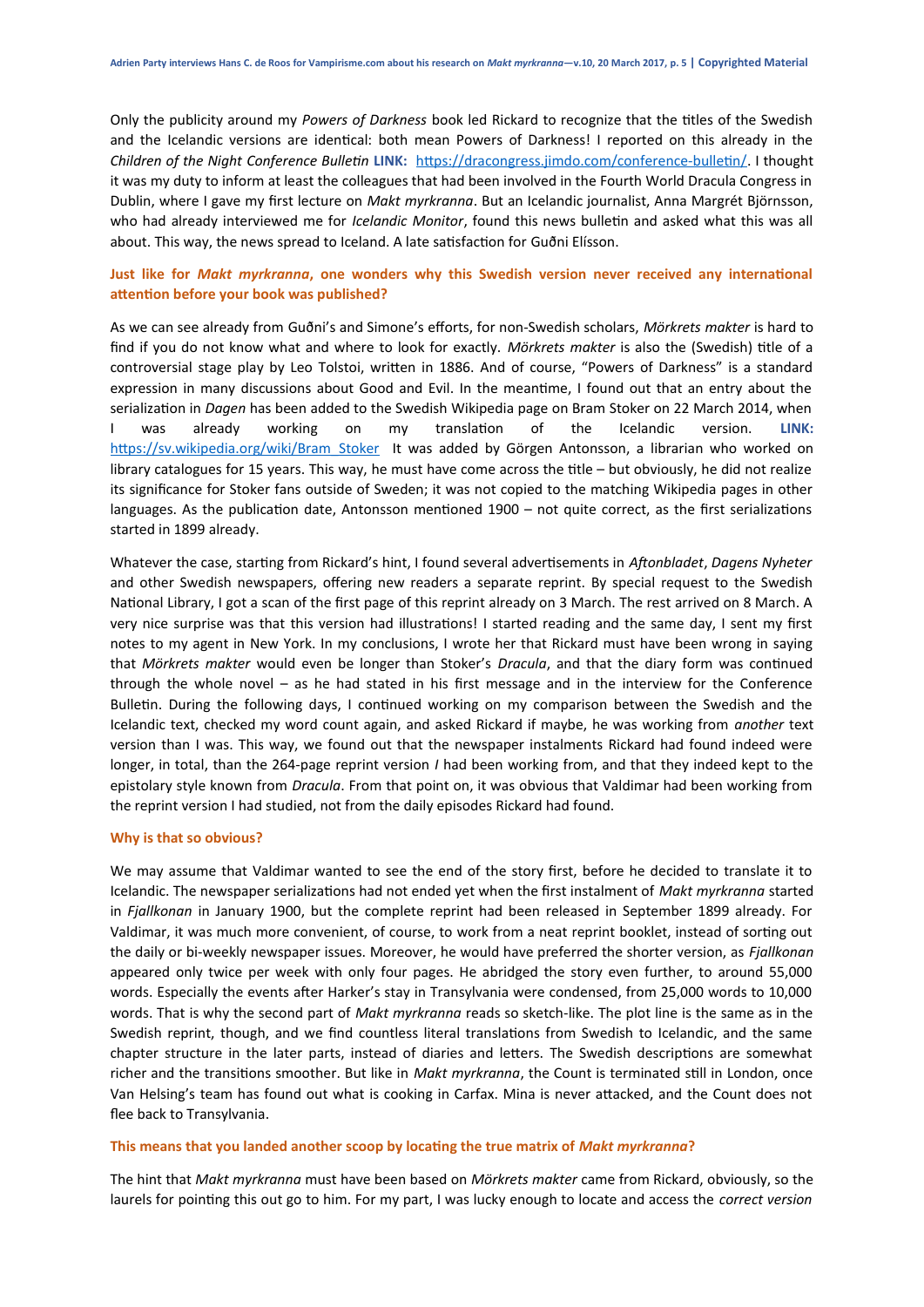first, that is, the reprint version Valdimar must have worked from. We even do not know whether he ever read the daily instalments. This means that the first analysis, how *Makt myrkranna* was developed from the Swedish text, goes on *my* account. I hope that this repairs my reputation as a literary sleuth a bit [laughs].

#### **Could you give us a few examples of your findings?**

For me, as the translator of the Icelandic text, *Mörkrets makter* contains dozens of eye-openers. I will give just three small examples:

- 1. When Wilma visits the Icelandic Castle Dracula, she gets attacked by some invisible person. I suspected the blonde girl, wandering through the deserted hallways as the mysterious "White Lady." The Swedish text, however, mentions the attacker's "naked, hairy arms", so that we know now that it must have been one of the ape-like brutes.
- 2. The secret door used by the old housekeeper woman can be opened by pressing a certain nail head. The Swedish "spik" matches the English "spike." In the Icelandic text, Valdimar used "typpi" that in modern Icelandic means "penis." Later he used "hnappur" = "button," but wondered all the time why Harker had such difficulties finding such a button on the naked floor.
- 3. In the Icelandic Journal of Thomas Harker of 21 May, Harker gets ready to enter the secret stairways and lights his "járnbrautar ljósberanum," literally "railway lantern." Not even the research professors at the Árni Magnússon Institute for Icelandic Language ever had heard of this word, as in 1900, Iceland did not have a public railway system, and still has none today. But in Sweden, the Västra Stambanan was completed in 1862 already, so that Swedish writers were familiar with trains and their lanterns; in the Swedish edition, Harker mentioned his "lilla jernvägslykta,"which literally means "little railway lantern." Ásmundsson created a new Icelandic word that never was used again later!

For normal readers, this all may be less exciting than for me. But for them, the Swedish reprint version also comes with some goodies, such as the chanting adepts of the Count, the delirious scenes Dr. Seward experiences during the evening party at Carfax, or the extended role of Mary Holmwood. The Swedish version also offers more detailed name information: "Atkinsson" as the name of the English family in Budapest, the daughter of the innkeeper in Zolyva is called "Marga Vasarhély," the senior detective is called "Captain Barrington Jones," the London action takes place at Victoria Street and Park Street, etc. The Count's conspiracy is linked to "Jokula Adonais," which associates it with Hebrew religion.

## **In what respect remains** *Makt myrkranna* **unique?**

I could not check everything yet, but as I suspected already, Valdimar must have added the many references to old Norse Sagas that make *Makt myrkranna* so intriguing for fans of Nordic culture. In the Swedish version, the young lover of the Countess simply jumps into the abyss. In *Makt myrkranna*, he jumps from the "Family Bluff" – an inside joke referring to Gautrek's Saga; the family described in the saga is very simple-minded. And in while in Harker's Journal of 25 June, the Swedish version refers to Tannhäuser and his stay at the Venusberg, the Icelandic version refers to the similar saga of Hildur, the Elven Queen. Valdimar also added books on Alchemy, Astrology and Magic of the Middle Ages to the Count's library, making his castle more Hogwarts-like.

## **Will a translation of the Swedish texts solve all mysteries around the Scandinavian** *Dracula* **versions?**

I am afraid not. Most of the questions I worded for *Makt myrkranna* now simply will shift to the Swedish versions. How did *Dracula* come to Sweden? Was it a pirated version or did Stoker contribute to it, or at least authorize it? Was there any personal connection between Stoker and the Swedish newspapermen? How did the discussed elements from Stoker's notes end up in the *Mörkrets makter*? Where did the subplot of the passionate Countess and her jealous husband come from? How could the Swedish editor be familiar with the Thames Torso Murders? Or with Van Helsing's special status as a "real character"? Did the Hamlet quote come from Stoker himself? Why does the preface mention Dr. Seward as a good friend of the author, although he dies in the story? But these are all questions my Swedish colleagues should try to answer now. They have been sleeping over this text for 118 years, and it is time that they take care of their own piece of the *Dracula* puzzle now.